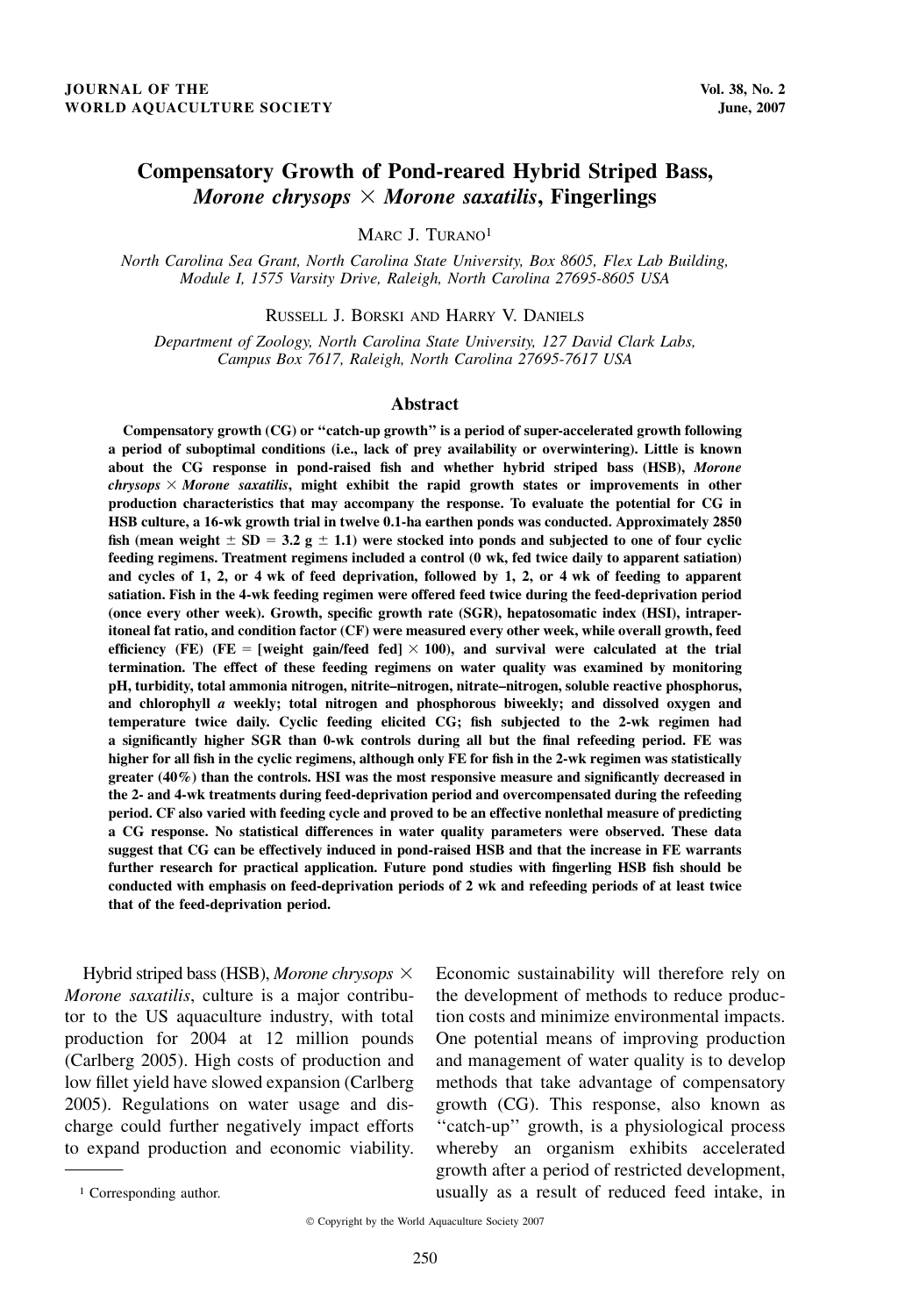order to reach the weight of animals whose growth was never restricted (Hornick et al. 2000).

CG has been reported in terrestrial (reviewed by Wilson and Osbourn 1960) and aquatic (reviewed by Ali et al. 2003) animals. Quinton and Blake (1990) observed complete growth compensation in rainbow trout, Oncorhynchus mykiss, fed a cyclic regimen of 3 wk feed restriction, followed by 3 wk refeeding compared with those fed daily throughout the 12-wk study. Full growth compensation was also observed in Atlantic salmon, Salmo salar, subjected to an 8-wk restricted feeding regimen (50% of a predetermined optimal feeding level), followed by an 8-wk period of refeeding in excess (Johansen et al. 2001). CG has also been elicited in nonsalmonid species. Hybrid sunfish, Lepomis cyanellus  $\times$  Lepomis macrochirus, doubled their growth rate and surpassed control fish (overcompensated) when subjected to 2 d of feed deprivation, followed by refeeding periods persisting until the hyperphagic response ceased (Haywood et al. 1997). This is the first and only study to report overcompensation. However, overcompensation was not reported when the study was repeated with grouphoused fish as opposed to individually housed fish (Hayward et al. 2000). Channel catfish have also been shown to exhibit CG, both temporary and complete CG (Kim and Lovell 1995; Gaylord and Gatlin 2000; Chatakondi and Yant 2001; Li et al. 2005). Thus, the duration and extent of the CG response appear to be species specific and dependent on the specific feed deprivation/refeeding cycle used.

The above-mentioned studies have all been conducted in tanks, and to date, only two studies have been carried out in ponds (Kim and Lovell 1995; Li et al. 2005). In advanced catfish fingerlings, Ictalurus punctatus, growth rates were not significantly different between animals subjected to a restricted feeding regimen (fed every 3 d) for 3 wk and control fish fed daily at the end of an 18-wk growth trial (Kim and Lovell 1995). In addition, whole-body fat, protein, and moisture as well as dress-out percentage were similar between groups. Similarly, Li et al. (2005) reported no difference in net production between channel catfish offered cyclic

feeding regimens of 1:6, 1:4, and 2:5 (days not fed : days fed) and normally fed control fish. It is possible that production practices could be adopted in which a restricted period of feed is applied to pond-cultured fish to induce CG, increase feed efficiency (FE), and decrease costs associated with labor. Moreover, increases in FE may prove beneficial to water quality, providing additional potential for using cyclic feeding in production practices.

We have recently found that tank-reared juvenile HSB can undergo CG following limited feed deprivation (maintenance feeding) and that the response is accompanied by improved FE (Picha et al. 2006). It is uncertain whether this may hold true for pond-raised fingerling HSB, as pond environments and their biological processes are more variable and unpredictable relative to tank systems. In addition, the majority of HSB culture is conducted in ponds (57%). Therefore, the induction of CG through the practical application of different cyclic feeding regimens may show promise for cost savings and/or mitigating water quality problems for HSB producers. To this end, a 16-wk pond study was conducted to evaluate the effectiveness of cyclic feeding regimens to elicit a CG response and to mediate water quality problems in fingerling HSB grown in ponds.

## Materials and Methods

#### Growth and Body Indexes

A 16-wk growth trial was conducted at the Tidewater Research Station in Plymouth, North Carolina, beginning in June 2003. Twelve 0.1-ha ponds were stocked with approximately 2850 fish/pond (28,500 fish/ha) and allowed to acclimate for 5 d. During acclimation, fish were fed twice daily at 20% body weight. Following acclimation, 30 fish, randomly chosen from three ponds, were measured for initial length (mean  $\pm$  SD = 67.2 mm  $\pm$  7.1) and weight (mean  $\pm$  SD = 3.2 g  $\pm$  1.1). Additionally, liver and intraperitoneal fat weights were obtained to determine hepatosomatic index (HSI) (HSI = wet liver weight  $\times$  100/body weight) and intraperitoneal fat (IPF) (IPF  $=$ wet weight of fat  $\times$  100/body weight) ratio.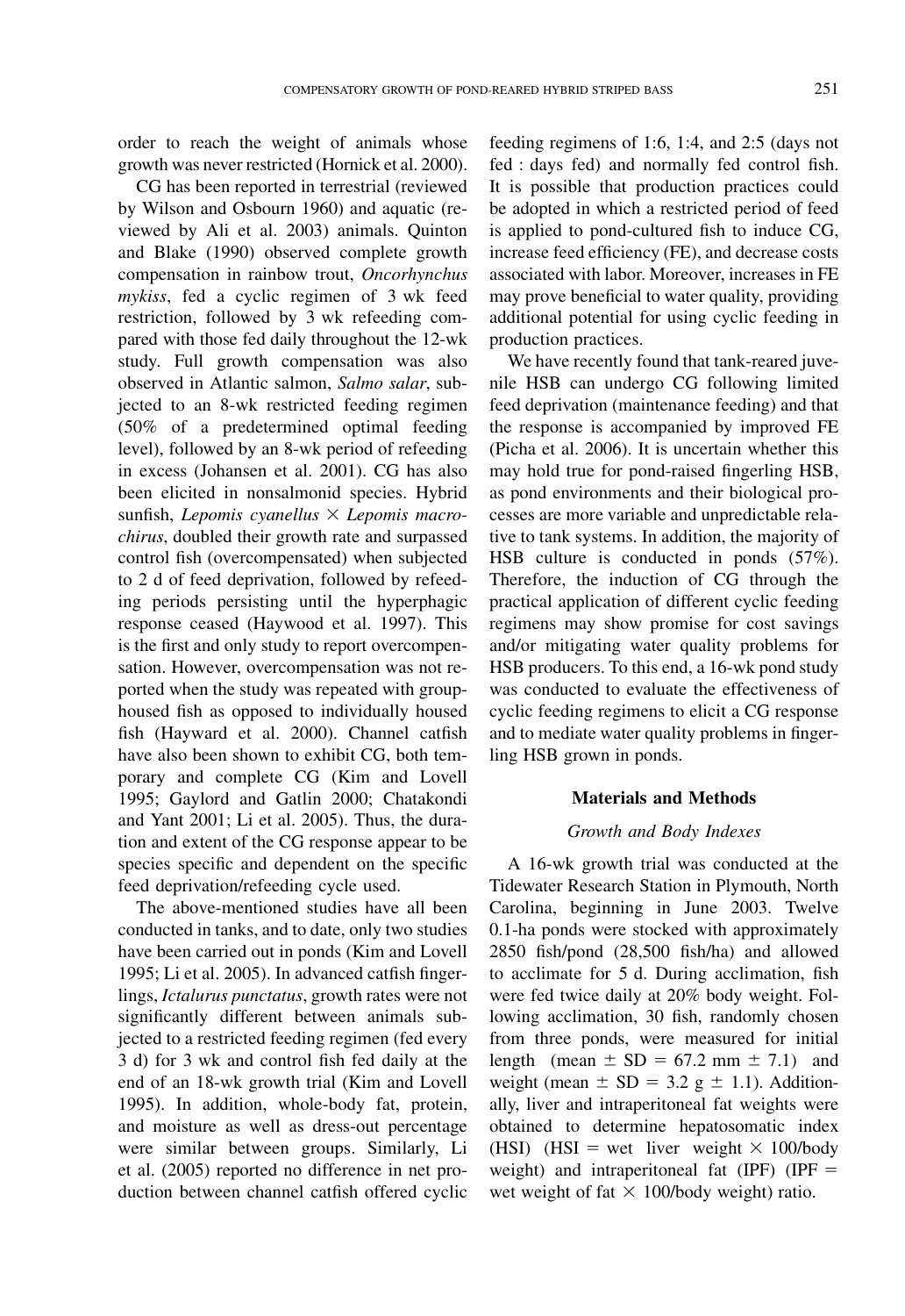Four feeding regimens consisting of alternating cycles of feed deprivation and refeeding were randomly assigned in triplicate to the 12 ponds. During all feeding periods, fish were fed to apparent satiation twice daily with a commercially available HSB diet (45% protein and 12% lipid; Melick Aquafeeds, Catawissa, PA, USA). Feeding frequency during all feeding periods was based on previous studies conducted on sunshine bass (Thompson et al. 2000; Webster et al. 2001). During the first 4 wk, fish were offered a set ration of 15% body weight because of the difficulty in determining apparent satiation. The four treatments were as follows: a control (0 wk) consisting of daily feeding; 1 and 2-wk treatments consisting of alternating equivalent periods of feed deprivation and then refeeding for 1 and 2 wk, respectively; and a 4-wk treatment of feed deprivation for 4 wk, followed by refeeding for 4 wk. During the feed-deprivation period for the 4-wk treatment, fish were fed 1 d every other week (twice during the feed-deprivation period).

Growth was measured at Week 4 and then at every 2 wk by seine sampling a section of each pond (bisecting the long axis) and obtaining a group wet weight (approximately 50 fish/pond). Specific growth rate (SGR) (SGR =  $[100 \times$  $\{ \ln \text{Weight}_{f} - \ln \text{Weight}_{i} \}$ / $\{ \text{Time}_{f} - \text{Time}_{i} \}$ ) was calculated based on average group weights of fish from each pond. At each sampling period, 10 fish were sacrificed to obtain individual weight, length, HSI, IPF ratio, and condition factor (CF) (CF = [weight in grams/length<sup>3</sup> in mm]  $\times$  105). Following the termination of the growth trial, each pond was drained approximately 45 cm and then fish were harvested by seining. Total harvest weight was recorded and a subsample from each pond (range: 143–200 fish/pond) taken for individual weight and length measurements and to calculate CV. Additionally, 10 fish/pond were frozen at  $-20$  C for subsequent proximate analysis (AOAC 1995).

# Water Quality

Water quality parameters were measured throughout the study to determine the effects of cyclic feeding on water quality. Temperature and dissolved oxygen (DO) were recorded twice daily (0800 and 1600 h) with a YSI 550 (Yellow Springs Instrument Company, Yellow Springs, OH, USA). Water samples were taken weekly using a 90-cm water column sampler (Boyd and Tucker 1992) and analyzed for pH (Orion 720A pH meter; Thermoelectron Corp., Waltham, MA, USA), turbidity (DRT 100B turbidimeter; HF Scientific, Inc., Fort Myers, FL, USA), total ammonia nitrogen, nitrite–nitrogen, nitrate–nitrogen, and soluble reactive phosphorous (APHA et al. 1995). Weekly chlorophyll a measurements were also taken using methods described by Pechar (1987). Total nitrogen and total phosphorous were measured every 2 wk (APHA et al. 1995). Nightly aeration (2400– 0830 h) was applied to each pond via 0.75-hp (6.6 hp/ha) paddlewheel aerators (Southern Machine Welding, Inc., Quinton, AL, USA). Emergency aeration was provided if DO levels in the morning were below 5 ppm until this level was reached and/or if DO levels at afternoon were below 7 ppm. Emergency hours of aeration were recorded.

# Statistical Analysis

After meeting the assumption of homogeneity, mean production, survival (following arcsine transformation), CV, and mean overall water quality parameters were analyzed using a one-way ANOVA to determine significant differences ( $P < 0.05$ ) among treatment means. Tukey's least significant difference test was used to separate significant differences between treatment means (Steel et al. 1997). Similarly, mean weight and FE were analyzed at Weeks 8 and 16 when all fish had been subjected to at least one or two complete feed deprivation/ refeeding cycles, respectively. SGR, HSI, IPF ratio, and CF were analyzed at 2-wk intervals using a Student's *t*-test ( $P = 0.05$ ) to contrast individual treatments against 0-wk control fish. All statistical analyses were conducted using the Statistical Analysis System (software version 8.2; SAS Institute, Inc., Cary, NC, USA).

#### Results

Results of production variables (growth and FE) were analyzed at 8 and 16 wk to coincide with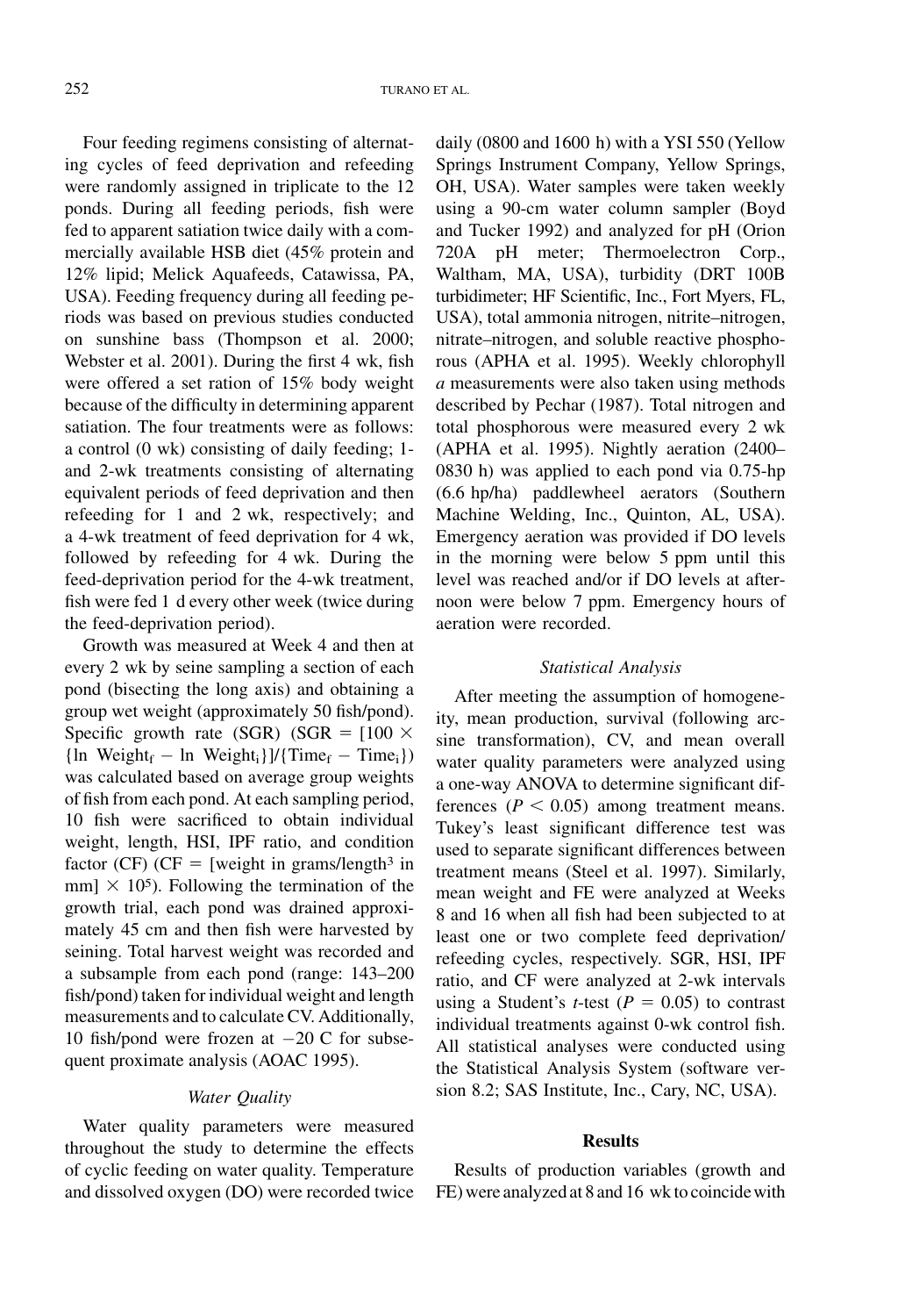the time when all treatments had completed at least one or two production cycles, respectively.

#### Weeks 0–8

Fish readily adapted to the feeding regimens, with no effect on overall survival. Mean total production for ponds assigned the 0-wk regimen (control) was 62.3% higher than that for all other treatments (Table 1); but there were no significant differences among treatments. Following the first 8 wk of the study, no significant differences were observed in weight gain (Fig. 1). SGRs were calculated following the first 4 wk of the trial since a set ration was offered during feeding periods for this duration (Table 2). Fish in the 2-wk treatment had a significantly higher SGR than control fish and 1 wk-cycled fish at Week 8. SGR of fish in the 4-wk regimen was significantly higher than all other treatments at 6 wk; however, this difference was not observed at 8 wk.

FE during the first 8 wk was notably improved for all cyclic-fed fish ranging from 101.5 to 117.0% compared to 88% for the 0-wk fish (Table 2); however, only fish in the 4-wk treatment had significantly higher FE than control fish.

#### Weeks 8–16

During the final 8 wk of the trial, fish subjected to the control-feeding regimen were significantly larger (Fig. 1). Fish in the 2-wk treatment had a significantly higher SGR than the controls at Week 12 (Weeks 10–12; 2-wk after refeeding) (Table 2). An increase in SGR was observed for fish in the 4-wk regimen during the second complete cycle (Weeks 14 and 16); however, the effect was not statistically different from controls during this period. Similar to the first 8 wk, FE of all treatment fish was improved; however, only fish in the 2-wk regimen displayed statistically higher FE (98.3%) than control fish (70.2%).

In order to monitor fish health and energy partitioning, HSI and IPF ratio were measured throughout the study. Based on the rapid fluctuations in HSI levels following feed deprivation and refeeding, the liver appeared to be a highly responsive organ to variations in feed consumption (Fig. 2). Liver weights of fish subjected to cyclic feeding regimens decreased and reached their lowest mass within 2 wk of feed deprivation and exceeded that of 0-wk fish upon refeeding. As shown by fish offered the 4-wk regimen, liver weights reached control levels by the fourth week of refeeding. The rapid liver response in both treatments was similar during all complete feeding cycles. IPF ratio was not as responsive to the feeding regimens as HSI levels. Figure 3 shows variations in IPF ratios for all treatments during the trial. Although IPF ratio varied early for the 2- and 4-wk treatments, as fish grew larger, fluctuations in fat deposition stabilized.

CF was calculated during the study as a nonlethal means of evaluating the effect of cyclic feeding on fish. CF of fish in the 2-wk treatment decreased significantly with feed deprivation and recovered during refeeding (Fig. 4). A maximum of 2 wk of refeeding was necessary for the CF to return to levels similar to those in control fish, as indicated by fish in the 2- and 4-wk regimens. Cyclic feeding did not seem to affect overall body composition. No significant differences were observed in fish for whole-body percent dry matter (range: 31.7–33.3%), protein

TABLE 1. Mean production variables ( $\pm$ SEM) of fingerling hybrid striped bass (Morone chrysops  $\times$  Morone saxatilis) fed daily to satiation (control) or equal periods of feed deprivation/refeeding during a 16-wk study in ponds.1

| Treatment             | Production (kg/ha)            | Survival $(\% )$        | CV for fish<br>weight $(\% )$ |
|-----------------------|-------------------------------|-------------------------|-------------------------------|
| $0$ wk (control)      | $2149.6 \pm 479.2^{\circ}$    | $81.7 \pm 12.0^{\circ}$ | $31.0 \pm 4.2^{\circ}$        |
| $1 \text{ wk } (1/1)$ | $1174.1 \pm 146.5^{\circ}$    | $67.3 \pm 1.6^{\circ}$  | $28.0 \pm 0.8^{\circ}$        |
| $2 \text{ wk} (2/2)$  | $1322.4 \pm 43.9^{\circ}$     | $79.7 \pm 5.5^{\rm a}$  | $32.0 \pm 8.0^{\circ}$        |
| 4 wk (4/4)            | $1450.1 \pm 100.3^{\text{a}}$ | $85.2 \pm 9.1^{\circ}$  | $26.0 \pm 1.7^{\rm a}$        |

1 Values are means of three replicates per treatment. Means within columns with different superscript letters are significantly different ( $P < 0.05$ ).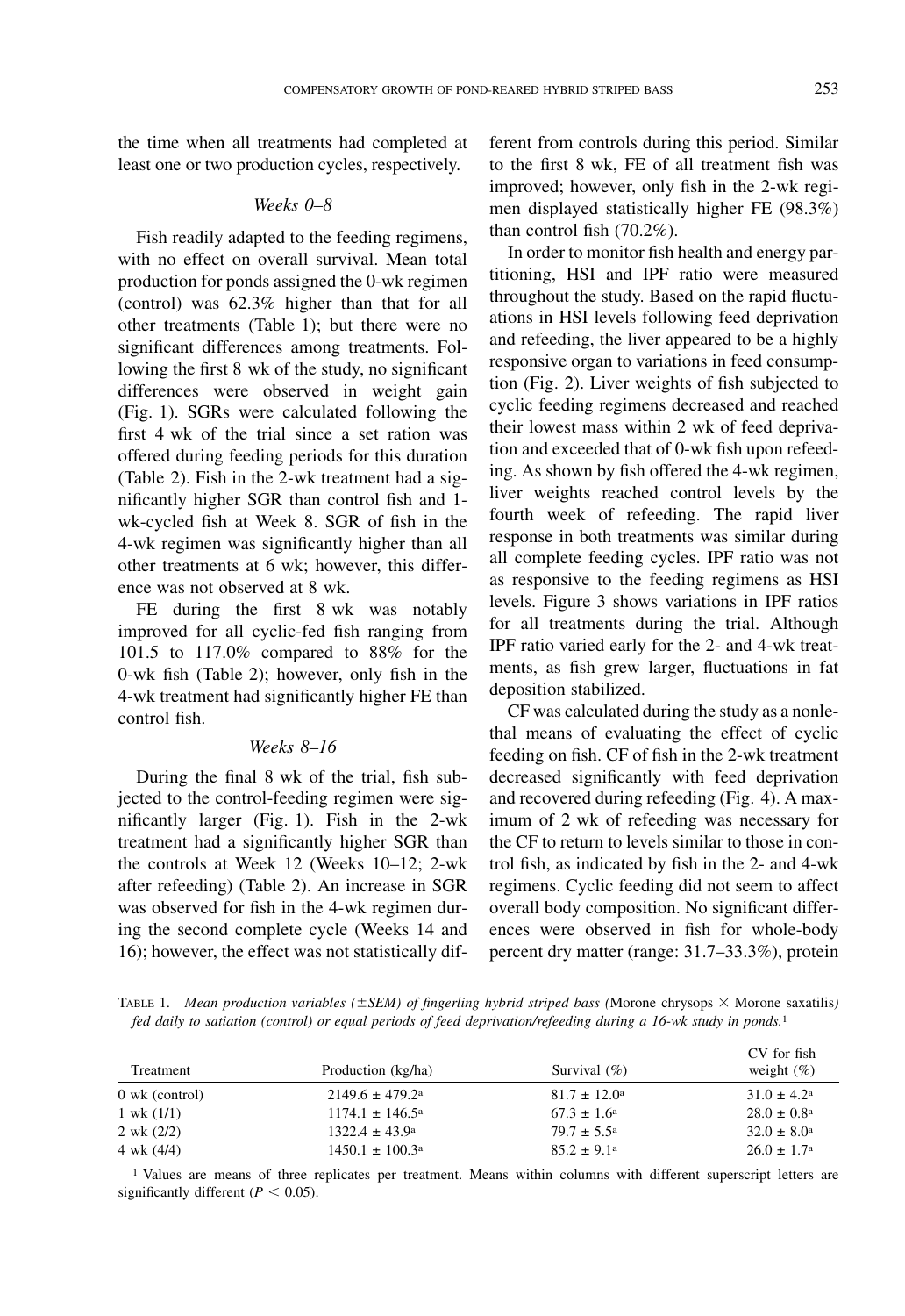

FIGURE 1. Weight (g) of fingerling hybrid striped bass (Morone chrysops  $\times$  Morone saxatilis) fed twice daily to satiation (0-wk control) or consecutive cycles of equal periods of feed deprivation, followed by twice daily feeding to satiation (1, 2, and 4 wk). Arrows indicate start of refeeding period. The symbol ''\*'' represents significant difference from 0-wk controls;  $P < 0.05$ .

(range: 47.0–49.2%), and fat (range: 35.1– 37.3%) (Table 3). The different feeding strategies also did not influence size variation in fish because there were no differences in CV among fish in each treatment relative to the control group (Table 1).

#### **Discussion**

Fish respond to periods of feed deprivation by increasing SGR and/or FE during the refeeding period (reviewed by Ali et al. 2003). These responses in various fish species resulted in partial or complete growth compensation, with one study reporting overcompensation (Hayward et al. 1997). Following the first 8 wk of the current trial, no significant differences in growth were observed between cycled fish, despite being fed only 50% of the total feed offered to control fish. However, the mean FE for the 1-, 2-, and 4-wk feeding regimens was 24.5% higher than that of the control group. This improved FE along with similar body sizes observed by 8 wk in treatment versus control fish suggests that the cyclic feed regimen was effective in inducing a CG response, characterized by increased SGR. It also appears that fish on the cyclic feed regimen may have better used pond resources by increasing the consumption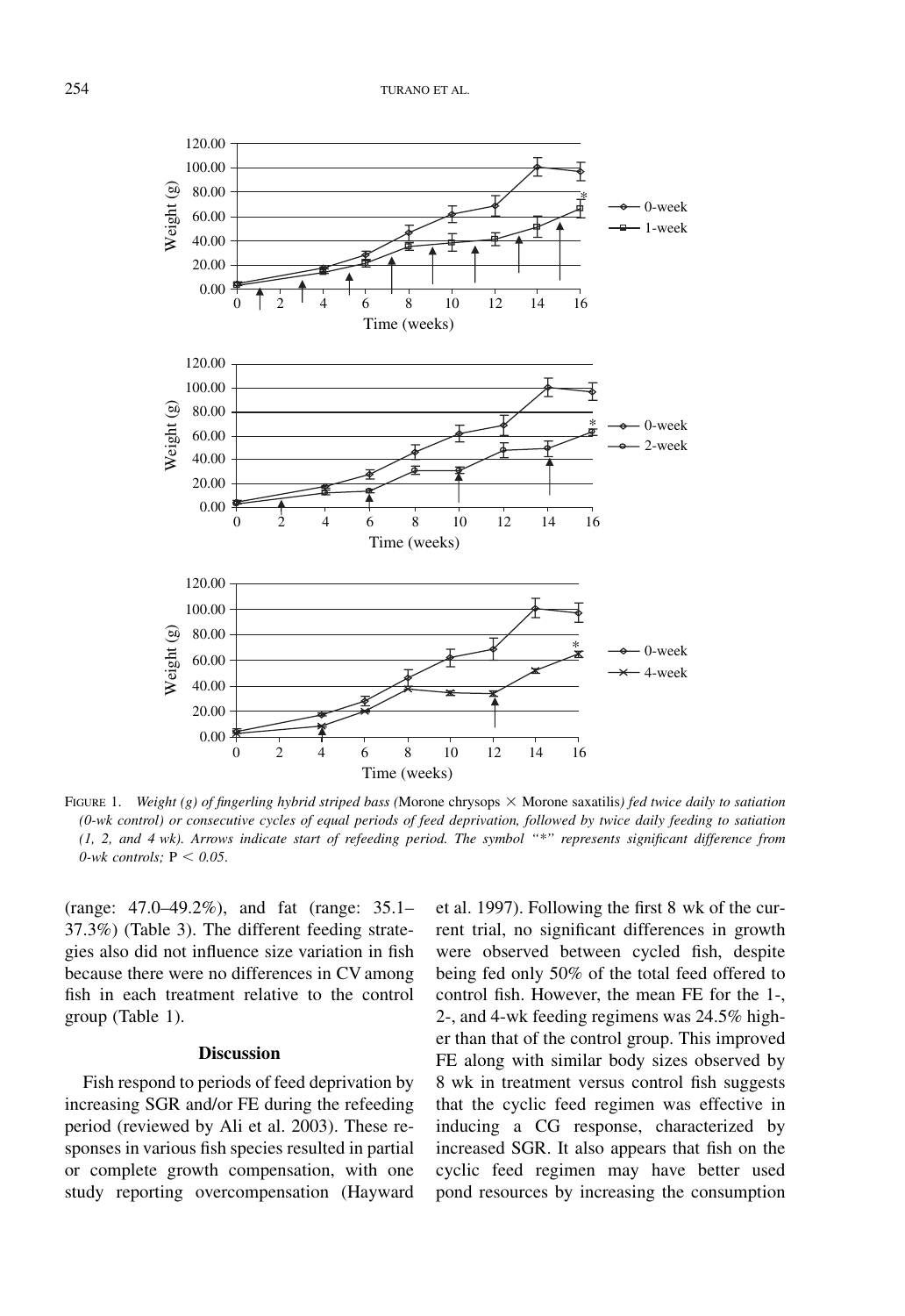|                  |                       | Week |        |                     |     |        |     |                   |
|------------------|-----------------------|------|--------|---------------------|-----|--------|-----|-------------------|
| Parameter        | Treatment             | 4    | 6      | 8                   | 10  | 12     | 14  | 16                |
|                  | $0$ wk (control)      | 5.4  | 3.2    | 3.6                 | 2.1 | 0.7    | 2.8 | 0.0               |
|                  | $1 \text{ wk } (1/1)$ | 5.2  | 3.0    | 3.6                 | 0.5 | 0.6    | 1.6 | $1.9*$            |
|                  | $2 \text{ wk} (2/2)$  | 4.8  |        | $5.7*$              |     | $3.0*$ |     | $1.9*$            |
| SGR <sup>1</sup> | 4 wk $(4/4)$          | 3.5  | $6.1*$ | 4.4                 |     |        | 3.0 | 1.6               |
|                  | $0$ wk (control)      |      |        | 88.8ª               |     |        |     | 70.2 <sup>b</sup> |
|                  | $1 \text{ wk } (1/1)$ |      |        | 101.5a <sub>b</sub> |     |        |     | 77.8ab            |
|                  | 2 wk (2/2)            |      |        | 115.8a <sub>b</sub> |     |        |     | 98.3a             |
|                  | 4 wk $(4/4)$          |      |        | 117.0 <sup>b</sup>  |     |        |     | 90.4ab            |
| FE $(\%)^2$      | $P$ value             |      |        | 0.0442              |     |        |     | 0.0414            |

TABLE 2. Mean growth parameters of fingerling hybrid striped bass (Morone chrysops  $\times$  Morone saxatilis) fed daily to satiation (control) or equal periods of feed deprivation/refeeding during a 16-wk study in ponds.

 $FE = feed efficiency$ ;  $SGR = specific growth rate$ .

<sup>1</sup> SGR = (100 × [ln Weight<sub>f</sub> – ln Weight<sub>i</sub>])/[Time<sub>f</sub> – Time<sub>i</sub>]). An "\*" indicates significant differences from 0-wk control fish.

 $2 FE =$  (weight gain/feed fed)  $\times$  100. Means within columns with different superscript letters are significantly different  $(P < 0.05)$ .

of natural productivity. Gut content analyses indicated the presence of both plant matter and zooplankton in addition to feed pellets.

Similar to the first 8 wk, FE of fish on the 1-, 2-, and 4-wk feeding regimens was higher than that of control fish at the completion of the trial. FE of fish offered the 2-wk feeding regimen was 40% higher ( $P < 0.05$ ) than the control regimen. The elevated FE has important cost-saving implications, although the increased FE came at the expense of lost growth. Final weights of control fish were significantly higher than those of all cyclic-fed animals at the end of the trial, even though no growth was observed in control fish during the final 2 wk of the trial. It is unclear as to the reasons for the lack of growth in control fish; however, final sampling was conducted during the harvest, when fish were weighed in baskets rather than in buckets of water. Regardless, the overall difference between control and treatments groups remained.

The lack of complete growth compensation indicates that the CG response, as indicated by increases in SGR, was too brief to overcome lost weight. Additionally, it seems that when feed-deprivation cycles are repeated, the CG response becomes successively less dramatic. Similar findings with group-housed HSB raised in tanks were observed after a second cycle of 4 wk of limited feed deprivation (Picha et al. 2006). Temporary increases in growth rates have

also been observed in channel catfish (Gaylord and Gatlin 2000), where it was suggested that the period of feed deprivation may have been excessive, not allowing complete catch up. Similarly, in this study, the extent and duration of accelerated growth (CG response) were not sufficient to overcome lost growth.

Shorter feed-deprivation periods and longer refeeding periods have been shown to result in full growth compensation (Miglavs and Jobling 1989; Kim and Lovell 1995; Chatakondi and Yant 2001; Hayward and Wang 2001; Johansen et al. 2001). In this study, the shortest period of feed deprivation (1 wk) did not result in a significant increase in SGR upon refeeding when compared to normally fed fish (0-wk treatment). However, fish offered the 2-wk cyclic regimen displayed both increased SGR during the refeed and significantly higher FE at the end of the trial. Hence, 2 wk of feed deprivation is sufficient to trigger a measurable CG response that leads to improved FE in fingerling HSB. Because the final weight of fish in the 2-wk feeding regimen did not reach that in the 0-wk treatment, it would seem that although a CG response was elicited by 2 wk of feed deprivation, the increase in growth rate was not of sufficient magnitude or duration to compensate for lost growth. It is well known that growth, measured as a percentage of body weight, is more rapid in smaller fish than in larger ones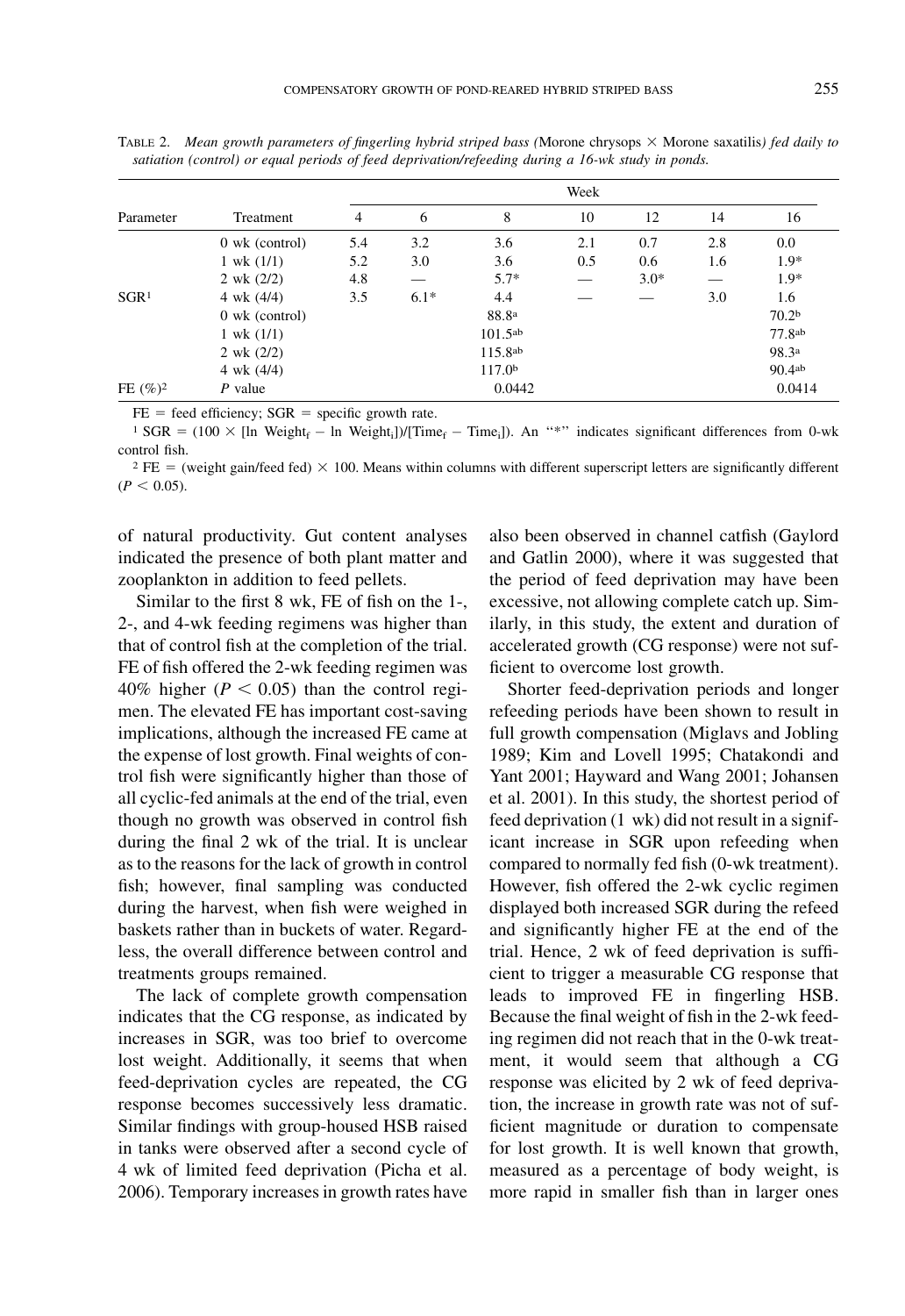

FIGURE 2. HSI (=liver weight  $\times$  100/fish weight) of fingerling hybrid striped bass (Morone chrysops  $\times$  Morone saxatilis) fed twice daily to satiation (0-wk control) or consecutive cycles of equal periods of feed deprivation, followed by twice daily feeding to satiation (1, 2, and 4 wk). Arrows indicate start of refeeding period. The symbol "\*" represents significant difference from 0-wk controls;  $P < 0.05$ . HSI = hepatosomatic index.

(Mommsen 2001). Therefore, it is possible that the rapid growth rates of smaller fish used in this study may have precluded the ability to elicit even greater growth rates through manipulation of feeding practices. Perhaps, a better CG response and hence full catch-up growth can be achieved in larger, slower growing fish or in production of market-sized animals. This is supported, in part, by previous studies by our group, where full growth compensation of individually tank-reared HSB was observed following 4 wk of feed deprivation (Skalski et al. 2005). Nevertheless, strategies to increase the length of the CG response in fast-growing fingerlings, such as regimens that incorporate longer refeeding

periods, may result in a more complete CG response.

Variations in the magnitude and duration of CG seen in studies of various fish suggest that the response is species specific (Hayward and Wang 2001) and highly dependent on the life history of the species being examined. The exact mechanisms underlying the CG response are yet to be elucidated (Ali et al. 2003). Broekhuizen et al. (1994) suggested a two-part model that describes an attainment of an optimal ratio between reserve and structural tissue. During feed deprivation, the ratio falls below this "ideal" level, at which time appetite increases but maintenance is steady. If feed deprivation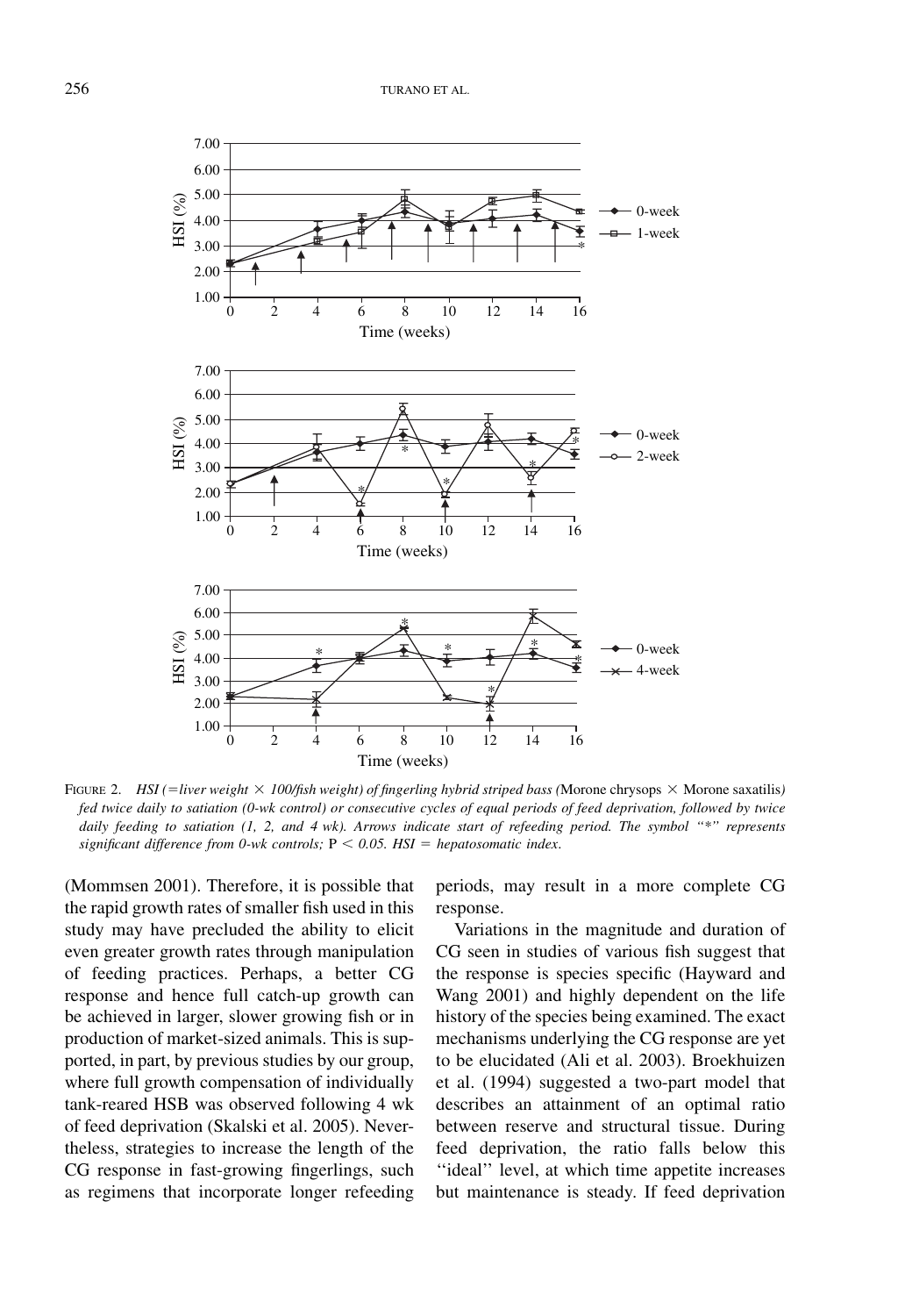

FIGURE 3. IPF ratio (IPF = fat weight  $\times$  100/fish weight) of fingerling hybrid striped bass (Morone chrysops  $\times$  Morone saxatilis) fed twice daily to satiation (0-wk control) or consecutive cycles of equal periods of feed deprivation, followed by twice daily feeding to satiation (1, 2, and 4 wk). Arrows indicate start of refeeding period. The symbol ''\*'' represents significant difference from 0-wk controls;  $P \le 0.05$ . IPF = intraperitoneal fat.

persists, fish will minimize maintenance costs to increase chances of survival. Upon locating food, consumption is increased beyond the normal maintenance level in order to replenish the ratio; however, the maintenance cost stays at a minimum. The resulting increase in nutrient intake and decreased maintenance costs allow for more rapid growth, particularly in the form of muscle tissue. In this study, HSI levels were monitored in an attempt to estimate metabolic condition and provide an indication of sufficient feed deprivation (reserve tissue). Hepatic tissue responded rapidly to feed deprivation and reached a minimum level after 2 wk. Further reductions in HSI were not observed even after 4 wk of feed deprivation. The reduction in liver size was likely because of glycogen depletion and may represent a maintenance state of metabolism. Gaylord and Gatlin (2000) observed a decrease in liver glycogen levels in channel catfish after 14 d of feed deprivation. In this study, HSI levels rebounded above those in control fish during the refeeding period. The rapid overcompensation of the liver could be a response mechanism where fish store excess glycogen in anticipation of future periods without feed. In this study, overcompensation of HSI (increase in liver mass) coincided with rapid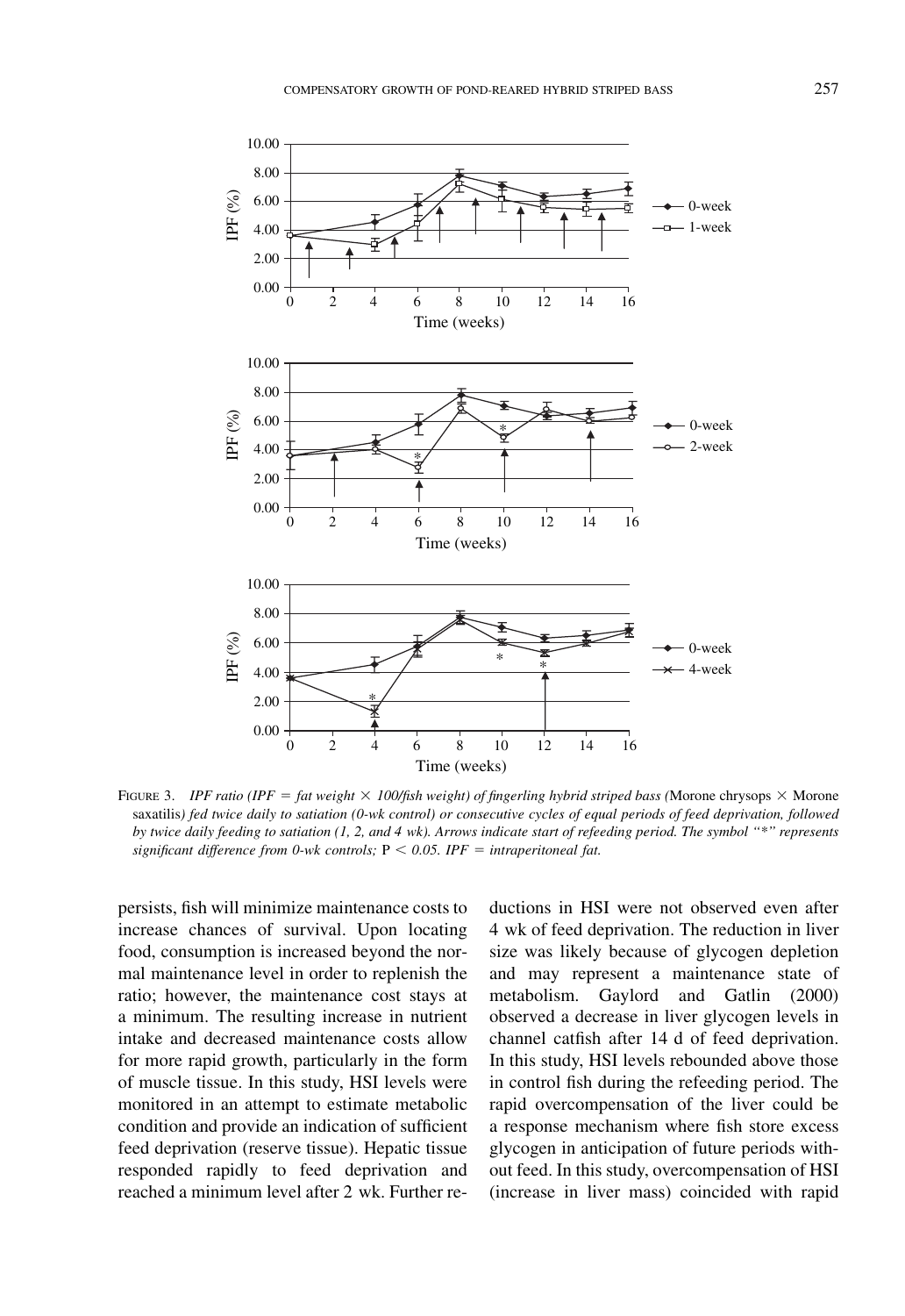

FIGURE 4. CF (= [fish weight/length<sup>3</sup>]  $\times$  10<sup>5</sup>) of fingerling hybrid striped bass (Morone chrysops  $\times$  Morone saxatilis) fed twice daily to satiation (0-wk control) or consecutive cycles of equal periods of feed deprivation, followed by twice daily feeding to satiation (1, 2, and 4 wk). Arrows indicate start of refeeding period. The symbol ''\*'' represents significant difference from 0-wk controls;  $P < 0.05$ .  $CF =$  condition factor.

increases in SGR during the refeeding period and partly contributed to the rapid weight gain. Reduction of the HSI to 1.5 in fish in the 2-wk treatment and 2.2 in fish in the 4-wk treatment led to significant increases in SGR during refeeding. Hence, a reduction in liver size may be an important indicator for a potential CG response. However, the transient nature of the

TABLE 3. Final proximate composition (mean  $\pm$  SEM) of fingerling hybrid striped bass (Morone chrysops  $\times$  Morone saxatilis) fed daily to satiation (control) or equal periods of feed deprivation/refeeding during a 16-wk study in ponds.<sup>1</sup>

| Treatment            | Protein $(\% )$         | Lipid $(\%)$            | Dry matter $(\%)$       |
|----------------------|-------------------------|-------------------------|-------------------------|
| $0$ wk (control)     | $47.50 \pm 0.4^{\circ}$ | $37.27 \pm 0.6^{\circ}$ | $33.27 \pm 0.3^{\circ}$ |
| $1$ wk $(1/1)$       | $49.22 \pm 1.3^{\circ}$ | $35.14 \pm 1.2^{\circ}$ | $35.14 \pm 0.9^{\circ}$ |
| $2 \text{ wk} (2/2)$ | $47.02 \pm 0.9^{\circ}$ | $35.45 \pm 0.8^{\circ}$ | $35.45 \pm 0.7^{\circ}$ |
| 4 wk (4/4)           | $47.96 \pm 0.8^{\circ}$ | $36.54 \pm 0.6^{\circ}$ | $36.54 \pm 0.4^{\circ}$ |

<sup>1</sup> Means within columns with different superscript letters are significantly different ( $P < 0.05$ ).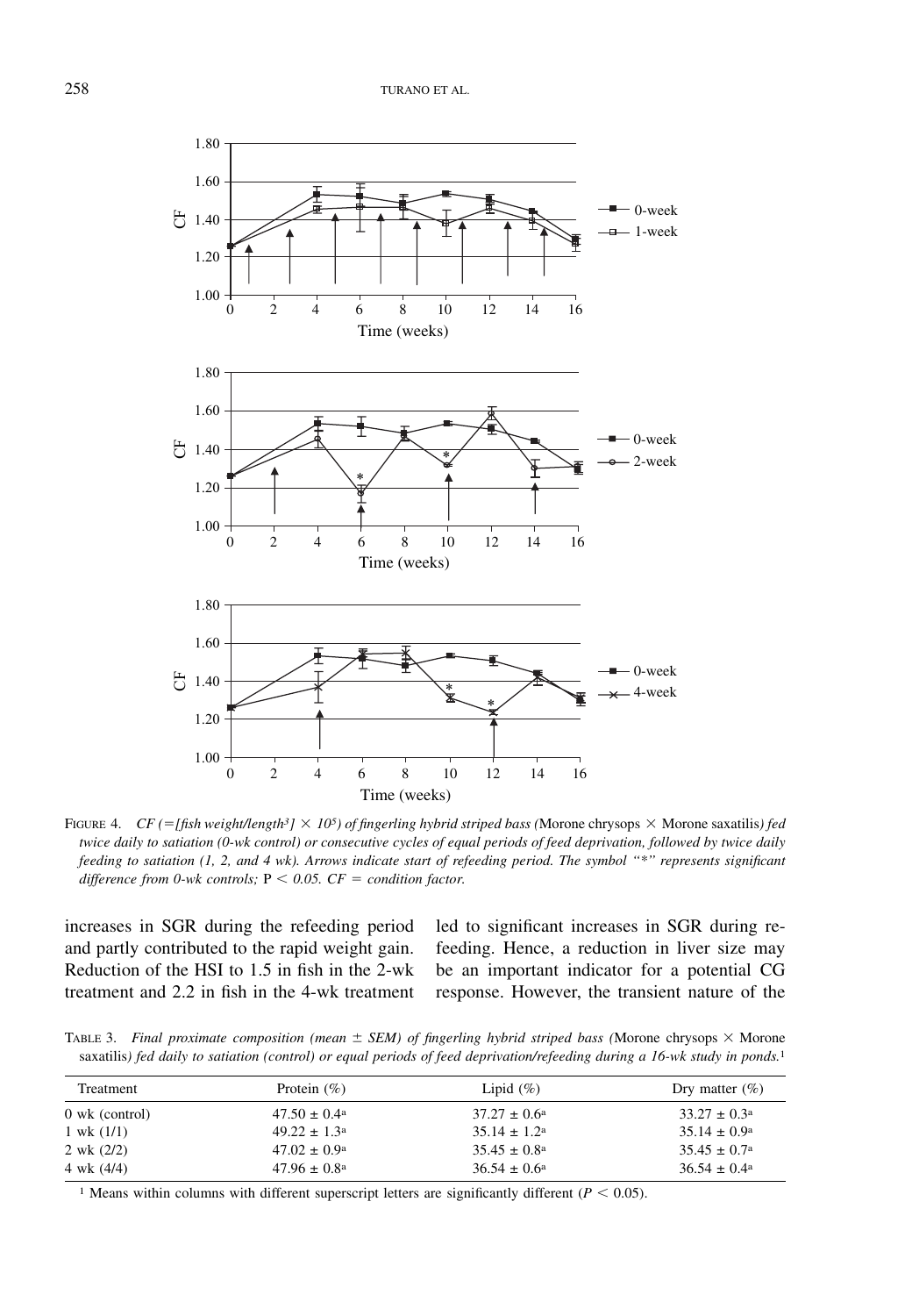CG response observed in this study seemingly corresponds to the restocking of nutrients in the liver and return to normal growth. It is possible that identification of feeding regimens that sufficiently reduce HSI levels but do not lead to rapid overcompensation in the liver upon refeeding could result in a more sustained CG response and possibly complete growth compensation. A similar pattern of rapid decline during feed deprivation and overcompensation after refeeding was observed in IPF ratios of Arctic Charr (Miglavs and Jobling 1989). Arctic Charr fed a restricted diet for 8 wk, followed by satiation feeding for 8 wk did not completely compensate for lost growth when final weights were compared to control fish. Whole-body lipid to lean body mass ratios were similar for both groups at the trial completion, leading the authors to suggest that the repletion of lipid stores led to a halt in the CG response and the failure to fully compensate for lost growth.

As a nonlethal measure of the effect of feeding regimen on the fish, CF was monitored throughout the study. CF values coincided with the feeding cycle for fish subjected to the 2- and 4-wk treatments. During feed deprivation, CF decreased significantly in both 2- and 4-wk treatment fish and was subsequently restored to control values within 2 wk of refeeding. This restoration accompanied the CG response, thereby allowing CF measurements to be used as a nonlethal predictor of CG.

Cyclical feeding of fish could promote hierarchal feeding and hence variation in fish size if the largest, more dominant fish consume a greater amount of feed during the refeeding period. This does not appear to be the case in this study because there were no significant variations in final weights of fish among treatment and control groups. This suggests that feed offered during the refeeding periods was enough to allow for equal access to the entire fish population. These results are similar to those of tank-raised HSB on 4-wk cycles of limited feed deprivation and satiation feeding, where feed consumption in group-housed individuals was tracked with lead-oxide-impregnated feed (Picha et al. 2006). Additionally, results of proximate composition indicated that all fish were similar in

whole-body protein, lipid, and moisture at the end of the study, further indicating no negative effects of the feeding cycles. Similar results were obtained with rainbow trout (Miglavs and Jobling 1989; Quinton and Blake 1990; Kim and Lovell 1995; Wang et al. 2000). These results have further implications for commercial production in that implementation of cyclic feeding strategies do not have negative effects on overall body composition of the fish.

The increases in FE observed in cyclic-fed fish in the current study would not only reduce feed costs but may also have positive impacts on water quality. Only 25–30% of the nitrogen and phosphorus applied to ponds in feeds is recovered during the harvest (Boyd and Tucker 1998). Hence, a large amount of potential waste remains in the pond and must be assimilated. Despite differences in FE between treatments, significant differences in water quality variables were not observed in this study. Although stocking was similar to that of commercial fingerling production (Hodson 1995), average total feed input did not reach problematic levels. Cole and Boyd (1986) reported that feeding rates up to 56 kg/ha required relatively little aeration, whereas ponds with feeding rates of 112 kg/ha required almost constant nightly aeration. In this study, the highest maximum daily feeding rate reached 63.87 kg/ha, below the level requiring constant nightly aeration.

### Summary and Conclusions

Cyclic feeding was successful in eliciting a CG response in fingerling HSB grown in ponds. Fish offered the 2-wk cyclic feeding regimen had a significantly higher SGR during refeeding periods and higher overall FE compared to other treatment groups and control fish. Based on the feeding regimens in this study, complete growth compensation was not observed. When compared to other studies, it seems that although 2 wk of feed deprivation was sufficient to cause a CG response, the subsequent 2 wk of refeeding was insufficient to allow complete catch up. A longer refeeding period is likely needed to allow fish to regain lost growth. The HSI was a highly responsive measure of feed deprivation; feeding strategies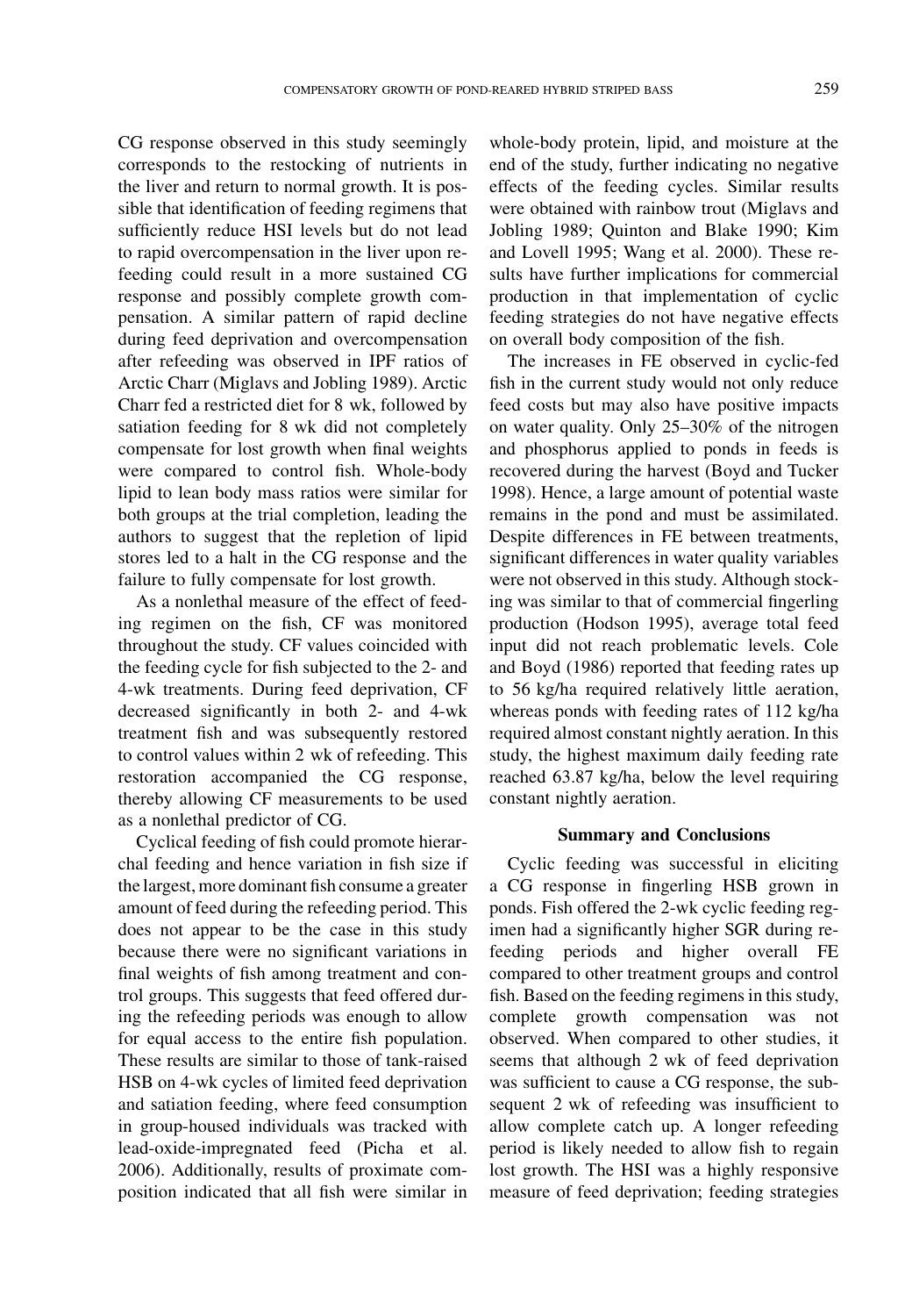to gradually replenish energy stores during refeeding could result in a longer period of growth compensation. Improvements in water quality were not observed in this study, likely because of reduced stocking density and feed inputs. Future pond studies with fingerling HSB should be conducted with emphasis on feeddeprivation periods of 2 wk and refeeding periods of at least twice that of the feed-deprivation period. Additional studies should also be conducted with larger fish to observe whether the CG response in slower growing individuals is enhanced and if pond water quality is impacted to a greater extent. Furthermore, the use of HSI as an indicator of metabolic condition seems promising, and future studies should be directed toward hepatic function and the mechanisms that control nutrient partitioning.

### Acknowledgments

The authors extend their thanks to those who have taken the time to critically review this manuscript as well as students and staff who help support research at North Carolina State University and the Tidewater Research Center. This research was supported in part by USDA-CSREES grant number MZ2003-06020 and North Carolina Sea Grant (02-EGS-01).

#### Literature Cited

- Ali, M., A. Nicieza, and R. J. Wootton. 2003. Compensatory growth in fishes: a response to growth depression. Fish and Fisheries 4:147–190.
- AOAC. 1995. Official methods of analysis. Association of Official Analytical Chemists International, Arlington, Virginia, USA.
- APHA, American Water Works Association, and Water Pollution Control Federation. 1995. Standard methods for the analysis of water and wastewater, 19th edition. American Public Health Association, Washington, D.C., USA.
- Boyd, C. E. and C. S. Tucker. 1992. Water quality and pond soil analysis for aquaculture. Alabama Agricultural Experimental Station, Auburn University, Auburn, Alabama, USA.
- Boyd, C. E. and C. S. Tucker. 1998. Pond aquaculture water quality management. Kluwer Academic Publishers, Boston, Massachusetts, USA.
- Broekhuizen, N., W. S. C. Gurney, A. Jones, and A. D. Bryant. 1994. Modeling compensatory growth. Functional Ecology 8:770–782.
- Carlberg, J. M., M. J. Massingill, R. J. Chamberlain, and J. C. Van Olst. 2005. Production and sales of farm-raised hybrid striped bass from 1987-2004. Aquaculture America Conference, New Orleans, Louisiana, USA.
- Chatakondi, N. G. and R. D. Yant. 2001. Application of compensatory growth to enhance production in channel catfish Ictalurus punctatus. Journal of World Aquaculture Society 32:278–285.
- Cole, B. A. and C. E. Boyd. 1986. Feeding rate, water quality, and channel catfish production in ponds. The Progressive Fish Culturist 48:25–29.
- Gaylord, T. G. and D. M. Gatlin, III. 2000. Assessment of compensatory growth in channel catfish Ictalurus punctatus and associated body changes in body condition indices. Journal of the World Aquaculture Society 31(3):326–336.
- Hayward, R. S. and N. Wang. 2001. Failure to induce overcompensation of growth in maturing yellow perch. Journal of Fish Biology 59:126–140.
- Hayward, R. S., D. B. Noltie, and N. Wang. 1997. Notes: use of compensatory growth to double hybrid sunfish growth rates. Transactions of the American Fisheries Society 126:316–322.
- Hayward, R. S., N. Wang, and D. B. Noltie. 2000. Group holding impedes compensatory growth of hybrid sunfish. Aquaculture 183:299–305.
- Hodson, R. G. 1995. Farming a new fish: hybrid striped bass. North Carolina Sea Grant, Publication UNC-SG-95–10. North Carolina Sea Grant, Raleigh, North Carolina, USA.
- Hornick, J. L., C. Van Eenaeme, O. Gerard, I. Dufranse, and L. Istasse. 2000. Mechanisms of reduced and compensatory growth. Domestic Animal Endocrinology 19:121–132.
- Johansen, S. J. S., M. Ekli, B. Stagnes, and M. Jobling. 2001. Weight gain and lipid deposition in Atlantic salmon, Salmo salar, during compensatory growth: evidence for lipostatic regulation? Aquaculture Research 32:963–974.
- Kim, M. K. and R. T. Lovell. 1995. Effect of feeding regimens on compensatory weight gain and body tissue changes in channel catfish, Ictalurus punctatus in ponds. Aquaculture 135:285–293.
- Li, M. H., E. H. Robinson, and B. G. Bosworth. 2005. Effects of periodic feed deprivation on growth, feed efficiency, processing yield, and body composition of channel catfish Ictalurus punctatus. Journal of the World Aquaculture Society 36(4):444–453.
- Miglavs, I. and M. Jobling. 1989. The effects of feeding regimen on proximate body composition and patterns of energy deposition in juvenile Arctic charr, Salvelinus alpinus. Journal of Fish Biology 35:1–11.
- Mommsen, T. P. 2001. Paradigms of growth in fish. Comparative Biochemistry and Physiology Part B129:207–219.
- Picha, M. E., J. T. Silverstein, and R. J. Borski. 2006. Discordant regulation of hepatic IGF-I mRNA and